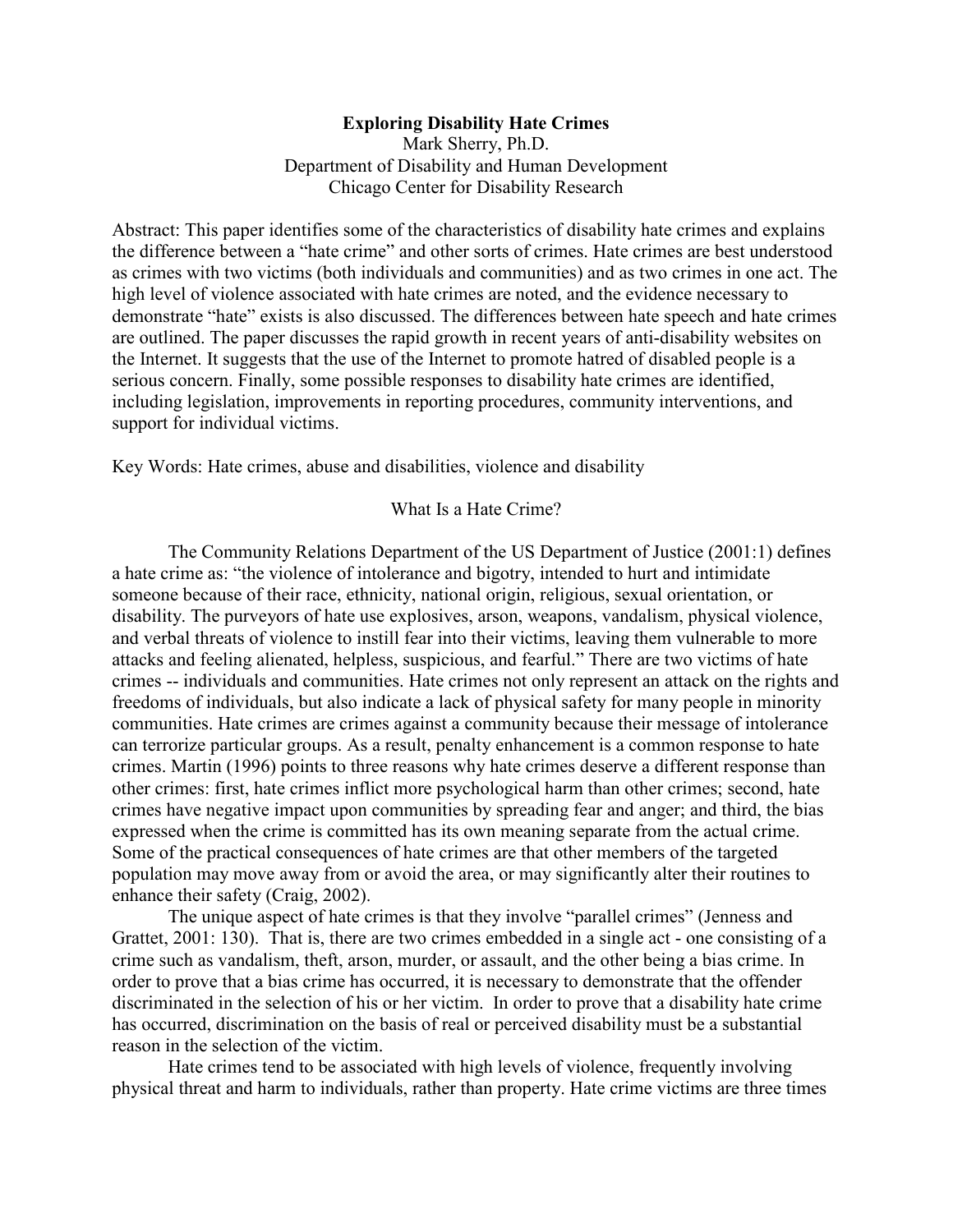more likely to require hospitalization than victims of a non-bias assault (Bodinger DeUriate and Sancho, 1992). In one study half the victims of hate crimes were assaulted. This is a significantly higher rate than the national crime average - where only 7% of crimes involve assault (Levin and McDevitt, 2001:17). The psychological consequences of hate crimes also seem to be more significant than those for other crimes, in terms of depression, anger, anxiety and post-traumatic stress (Herek et al., 1997; Herek et al, 1999). Many hate crimes involve multiple perpetrators (whereas most assaults usually involve two mutual combatants) and often the victims are unarmed while the perpetrators are armed (Bodinger DeUriate and Sancho, 1992). Also, perpetrators of hate crimes often do not live in the area where they commit the crimes. They frequently spend time and money in traveling to unfamiliar areas in order to perpetrate their crimes. And in most property crimes, something of value is stolen, but hate crimes that involve property are more likely to entail the destruction rather than the theft of that property (Medoff, 1999).

Many hate crimes are committed by complete strangers -- people who do not know the victim at all. Hate crimes are also often unprovoked (McPhail, 2000). This aspect of the crime reinforces the sense that it is not something about the particular individual, but rather his or her shared identity with a collective group, which is the source of the victimization. In fact, this aspect of the crime is often seen as pivotal in establishing that the act was a hate crime, rather than another form of crime. In her study of how law enforcement officers enforce hate crime law, Jeannine Bell (2002) found that any type of pre-existing relationship between perpetrator and victim was sufficient to convince many officers that the act was not a hate crime.

Compared to other kinds of hate crimes, disability hate crimes seem more likely to depart from the expectation that the perpetrators are strangers. For instance, the literature on sexual assaults and other forms of violence against disabled people is replete with examples of perpetrators who are in some "caregiving" capacity with the victim. The reliance of the disabled person on the perpetrator may mean that they feel unable to report the crime. The difficulties disabled people may experience in reporting and leaving violence has been summarized in the phrase used by Marsha Saxton, *et al*. (2001): "Bring my scooter so I can leave you." It seems that there is a pattern of recidivism among certain care providers which entails repeated predatory behavior against disabled people under their care. For instance, Dick Sobsey (1994) cites one study where ten percent of disability caregivers were known to have criminal histories for sexual assault, molestation, child abuse, and so on.

A recent case illustrates some of the problems with automatically assuming that caregivers cannot be motivated by hate. In Billings, Montana, Floyd "Todd" Tapson is currently awaiting retrial over the attempted murder of a disabled woman. He is alleged to have abducted the woman, sexually assaulted her, driven her to a remote location, and shot her in the face. The woman survived the shooting and was able to identify her alleged attacker. It was subsequently revealed that he had worked in a number of group homes in North Dakota, Minnesota, and Maryland where disabled people have vanished (TASH, 2002).

It is not necessary to enter into the details of this alleged case, but simply to remark that it is very similar to many cases examined in the literature on disability and abuse where repeat offenders situate themselves in positions of power over disabled people and exploit this dynamic in order to perpetrate criminal behavior (Sobsey, 1994). What is interesting in this regard is that this repeated victimization of disabled people is never seen as a form of hate crime. And yet such characteristics as repeat offenders against multiple victims, use of derogatory language, and a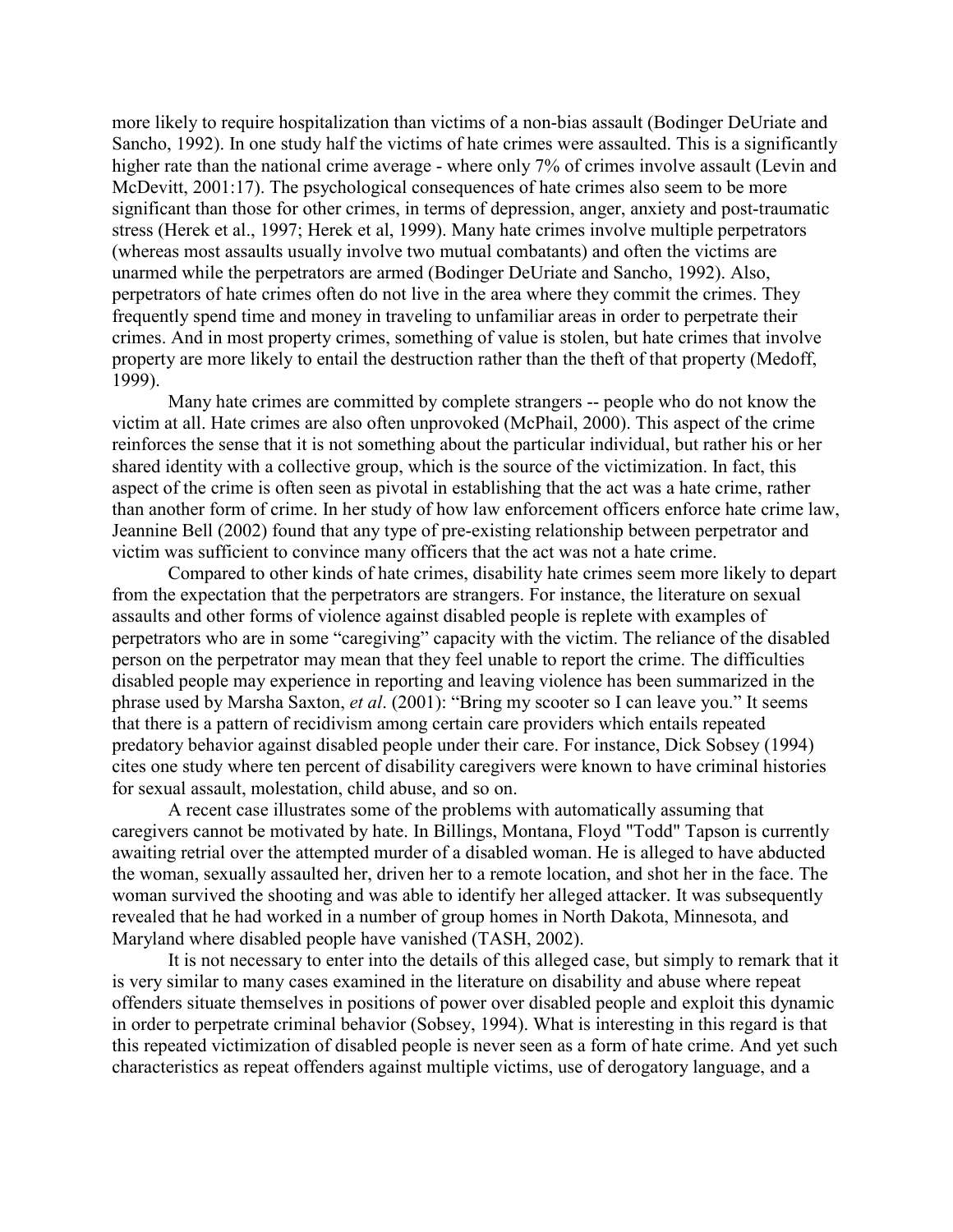high level of violence (all commonly found in hate crimes) suggest that there may be unique dynamics which certain types of offenders exploit in committing disability hate crimes.

Signs of a hate crime can include: words or symbols associated with hate, demeaning jokes about a particular group, the destruction of group symbols, a history of crimes against a group, a history of hate crimes in the community, and the presence of hate group literature. Hate crimes often involve serial victimizations and multiple offenders.

Hate crime legislation typically outlines specific identity categories which are protected under bias legislation. This has led some critics to suggest that there is a hierarchy of protected categories, with race, religion and ethnicity being the least controversial categories, and gender, sexual orientation and disability being the most controversial (McPhail, 2000). The high levels of hate crimes against homeless people – many of whom are disabled – has also led to advocacy for homelessness to be a separate category protected under hate crimes legislation.

There is a notoriously low rate of prosecution and conviction for hate crimes. In fact, only one disability hate crime has ever been successfully prosecuted. However, while this low rate of prosecution is appalling, it is not something which is unique to disability hate crimes. Boston has been cited as a national model for hate crime investigations, and yet a study of 452 hate crimes in Boston between 1983 and 1987 found that approximately 85% of offenders were not arrested, and charges were dropped against one third of those arrested. For a total of 452 incidents, many of which were extremely violent, only five individuals were sent to jail (Levin and McDevitt, 2002).

Only a very small minority of hate crimes involve organized hate groups. Disability hate crimes are no different in this respect. However it is important to acknowledge that some organized hate groups overtly display their hostility to disabled people. In early November 2002, the discussion forum of the white supremacist group Stormfront (www.stormfront.org) had allocated a section of their discussion forum to eugenics. Among the disablist language which appeared on the forum included the following comments: "Ever notice how visually offensive those savants tend to be??" and "Just as the Christian hates the sin not the sinner. We hate the defective genes that have crippled some of our people." Another comment stated, "We must put into place social and economic systems that encourage the best genes to dominate in numbers as well as power." A past 'Quote of the Week' was from H.G. Wells which stated:

*The ethical system that will dominate the world-state will be shaped primarily to favor the procreation of what is fine and efficient and beautiful in humanity beautiful and strong bodies, clear and powerful minds - and to check the procreation of base and servile types.* 

#### Hate Speech and Hate Crime

Hate crime laws do not punish free speech – they simply increase penalties for acts that are already illegal. Hate crime laws emphasize that their intent is to punish conduct, not speech. The First Amendment guarantees the right to free speech; hate crime laws never can, and never intend to, override this Constitutional right. The "hate crimes- hate speech paradox", as it has been called, involves simultaneously punishing the bias criminal and protecting the right of the bigot to free speech.

Hate speech towards disabled people is widespread. Here are some recent quotes from Internet sites dedicated to expressing hate towards disabled people: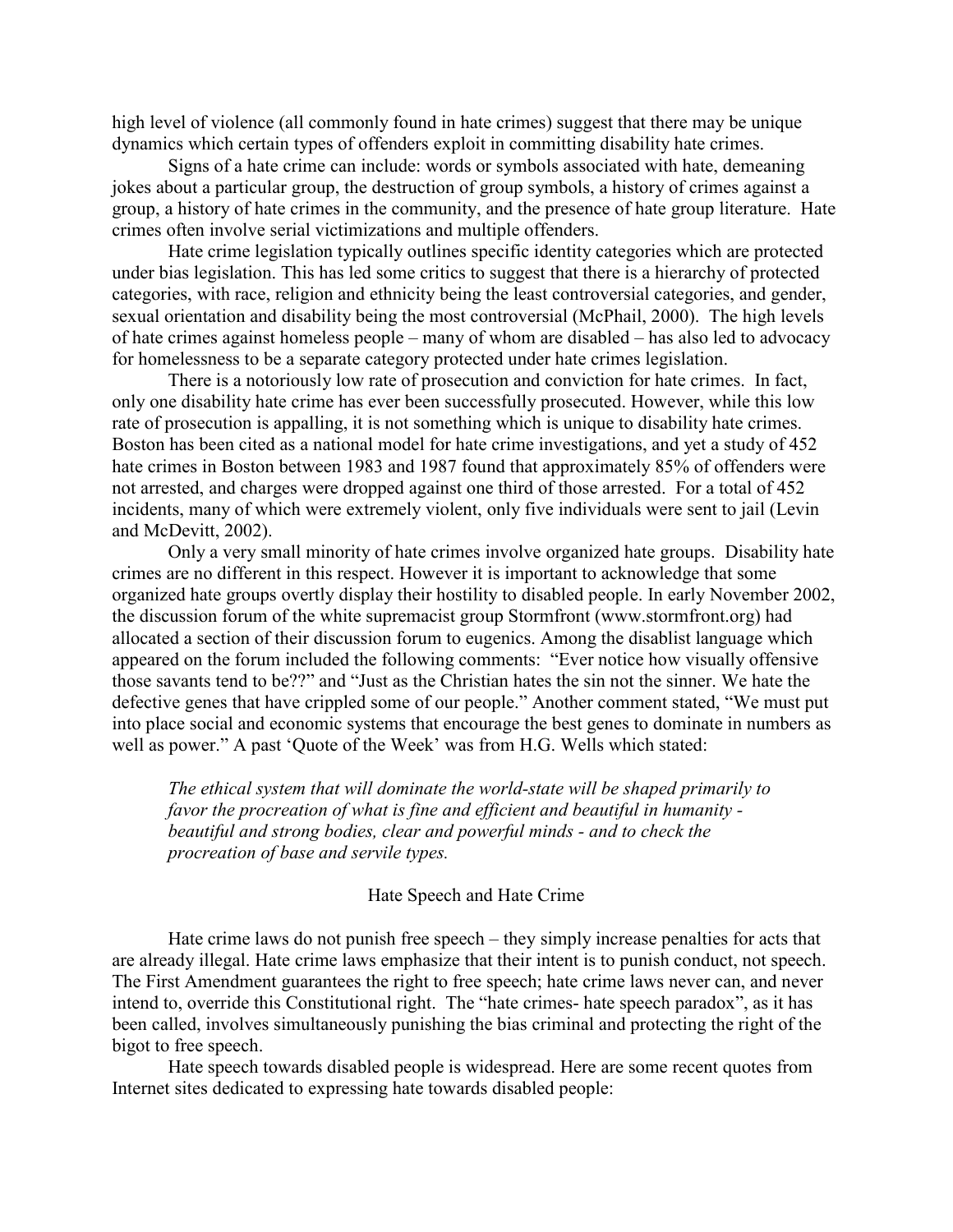• "Retards. I hate them. I don't care how un-politically correct it is. I fucking *hate* retards. I watched something on Canadian television this weekend about a mother who had her mongoloid son chemically castrated. Thank *GOD*. He is twenty-four years old with the mind of a four year old, blind, and (obviously) not even capable of taking care of himself or others."

(http://www.geocities.com/d\_i\_s\_s\_i\_d\_e\_n\_t/ihateretards.html, retrieved 29 January 2003).

- "I hate those drooling fucking life less wall faced bastards all they do is shit themselves smell bad and try to wipe boogers and pass diseases to anyone and everyone around them. Sometimes I see them I want to take a hammer to their thick skulls. I get fed up with there [sic] stupidity and retarded blank stairs [sic]. They always smell bad and never make any sense. They have mush for brains, and not one has ever contributed anything useful for society! They have done nothing useful ever except for being a nuisance to everyone. And with brains like a 10 month old at age 16 it gets annoying real quick. I was fortunate not to go to a high school with these drooling vegetables. Every time I see them I want to puke! They disgust me and scare me. You never know when anyone of them will try and pull your hair or hit you. They have been known to attack people for no apparent reason. I just cannot stand them." (http://www.angry.net/groups/r/retards.htm, retrieved 29 January 2003)
- A Webzine entitled "Colon D" published an article entitled "Retarded People: A Blessing Or A Crisis" which stated, "Well I will be blunt, I hate fucking retards. I dont [sic] see why they are let to live. All they are doing is continuing to supply the world with more retarded people. Im [sic] not saying they are evil or anything, Im [sic] just pointing out they are not helping the future of mankind. Now, I propose that all mentally challenged people be taken into the middle of nowhere and shot in the head and then burned in a giant hole that will be filled in with concrete." (http://www.colond.org/past/colond9.html, retrieved Wednesday, January 07, 2004)
- When a Wal-Mart advertisement for DVDs included developmentally disabled people, a discussion list contained comments such as, "I hate those fuckin' retards, too! I don't give A [sic] flying fuck about how their [sic] into DVD! I like 'em, too, but not as much as these losers! This is what happens when you move away from the film buffs, and just pander the lowest common denominator! If these losers try to pester me about their obsession with DVDs, They're [sic] gonna get whacked upside the head with my baseball bat! Don't call us, we'll call you!" (These comments have since been removed from the site).
- Another website suggested that it was fun to administer the wrong drugs to disabled people: "If you switch the meds around on the 'tards, they all strt [sic] to dance and yodel a lot. It's fun to give the 'tards lots of dexedrine!" (http://thingsihate.org/view/447, retrieved 7 January, 2004)
- An online essay entitled "Retards in School" began with the statement that "In general I think that all retards should be shot in the face." After a long discussion of this topic, the essay concludes: "So here is my plan, I think that we should take all the retarded people in the country, gather them at a big rally, then while they are having fun, if they even know why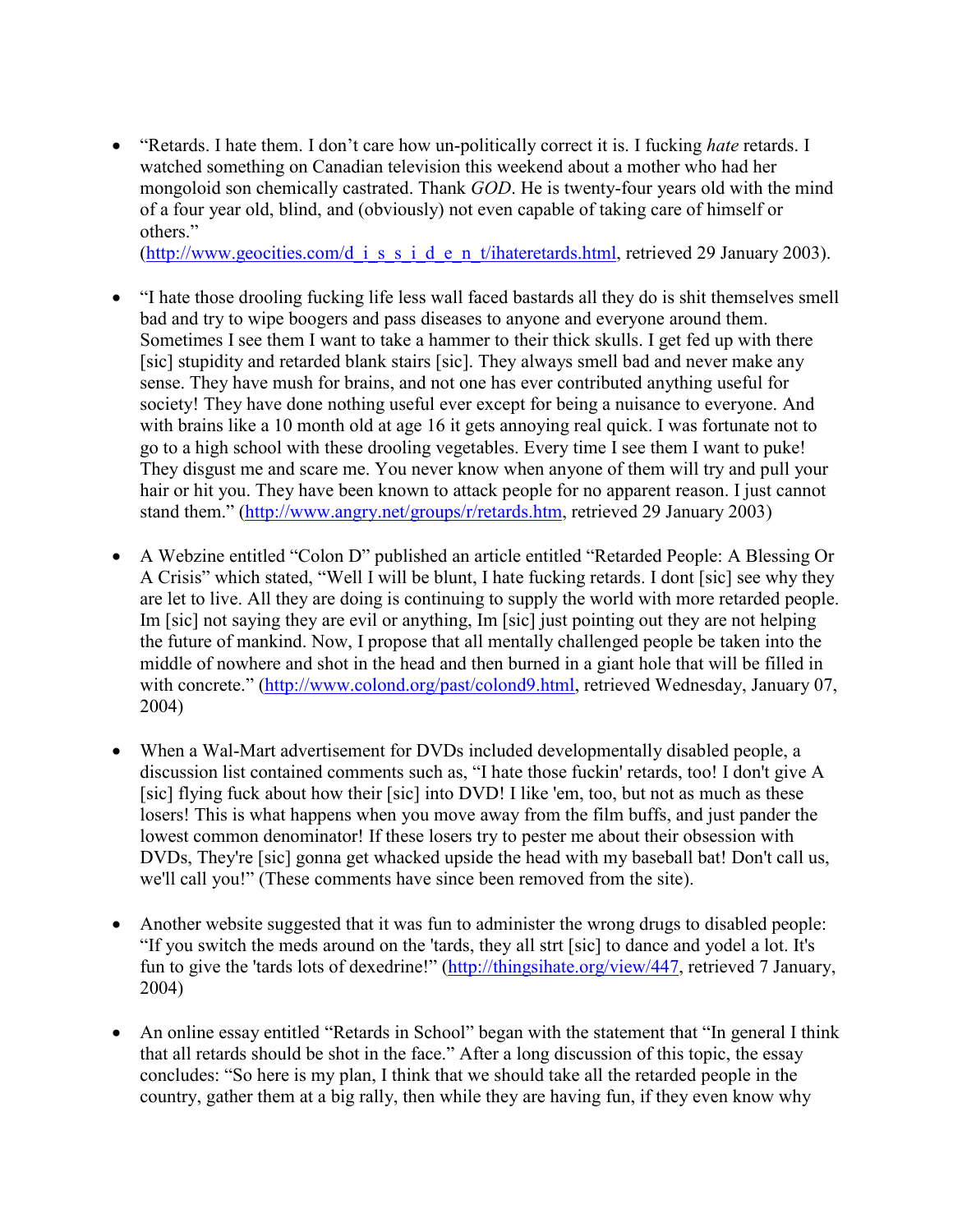they are there or where they even are at, then the military should fence [sic] in to a big building that the construction companies want to blow up, you gather them in there lock them in then line the [sic] in and outside with the most powerful explosive you could find then blow the shit out of the building. And if there are any survivors, have guys with m-16 [sic] ready to shoot them down. Then you keep doing that until all of the retards in this country are gone. In my way you would kill two birds with one stone. All of the retards will be gone and you would remove the buildings that you want to get rid of. And then after they are all gone if a baby ever turns out retarded it should be a responsibility of all citizens of the united states to kill them [sic] if they cant [sic] do it they take the babies to a special are where one a week all the retarded people their [sic] will be killed for the good of the u.s. [sic] and for the good of humanity". (http://hellncphs.20m.com/Retardsinschool.html**,** retrieved 7 January 2004).

- One website expressed many of the common themes of disability hate, so I will quote it at some length. It was written by someone using the pseudonym of "Vicious Headbutt" and was entitled "Cripples, Retards, and the Other Untouchables". This webpage states: "Useless selfpitying cripples and bothersome retarded fucks alike are all extraordinarily worthless. What is their purpose in society? Exhausting our precious resources while annoying the fuck out of us: the hard working American public. I hate crippled people, with their close up parking spots and their defective appendages. I especially hate lamenting cripples demanding compassion and consolation while being enormous assholes. The biggest assholes are those hopeless cripples new to the experience via some horrible accident or illness. These so called 'new' cripples always demand solace while nostalgically remembering how they used to able to move without a machine to propel them. 'I'm handy capable! I'm differently able!' No you aren't, fuck you. I detest retards immensely. The babbling, drooling, flailing fuck ups irritate me to no end. When a one-year-old baby pisses itself and cries to be changed it's acceptable. However when a thirty-year-old balding fat man pisses himself and hollers incomprehensibly while violently thrashing about its [sic] just down right [sic] disturbing. Retards coast through life unknowing of the massive drain they put on society. These massive drains are nothing more then disgusting sub-human nuisances. The worst of these untouchables is the combination of the two, the crippled retard. These sad sacs of human refuse have serious defects and don't deserve to live. What the hell is the point to keep these crack baby, drooling retard, wheelchair bound, disgusting fucks?" (www.murderize.com, retrieved 29 January 2003)
- An editorial on this site stated, "Mentally handicapped individuals are bad enough, but what's worse is when they are also fat and ugly. The unsightly chunksters I'm referring to are people with Down Syndrome. A dumpy Down Syndrome baby is a huge drain on society and every parent's nightmare. These genetic screw-ups hog an extra chromosome, but they pay for it by being gruesome Quasimodoesque retards. Every goofy looking Down Syndrome fat-body wearing a bicycle helmet and running spastically at 2mi/hr should die an early death so they can be put out of their misery. And they do. However, I say before they die we should put the fatties to work. Here's the plan. Load them on a caravan of short buses and make them sweat off a few pounds picking lettuce or strawberries in a field. This guarantees the hideous chubbsters some good cardiovascular exercise, and if a few die in the process of manual labor, who cares? They were worthless anyway." (www.murderize.com/Editorials/Headbutt/retards2, retrieved 7 January 2004)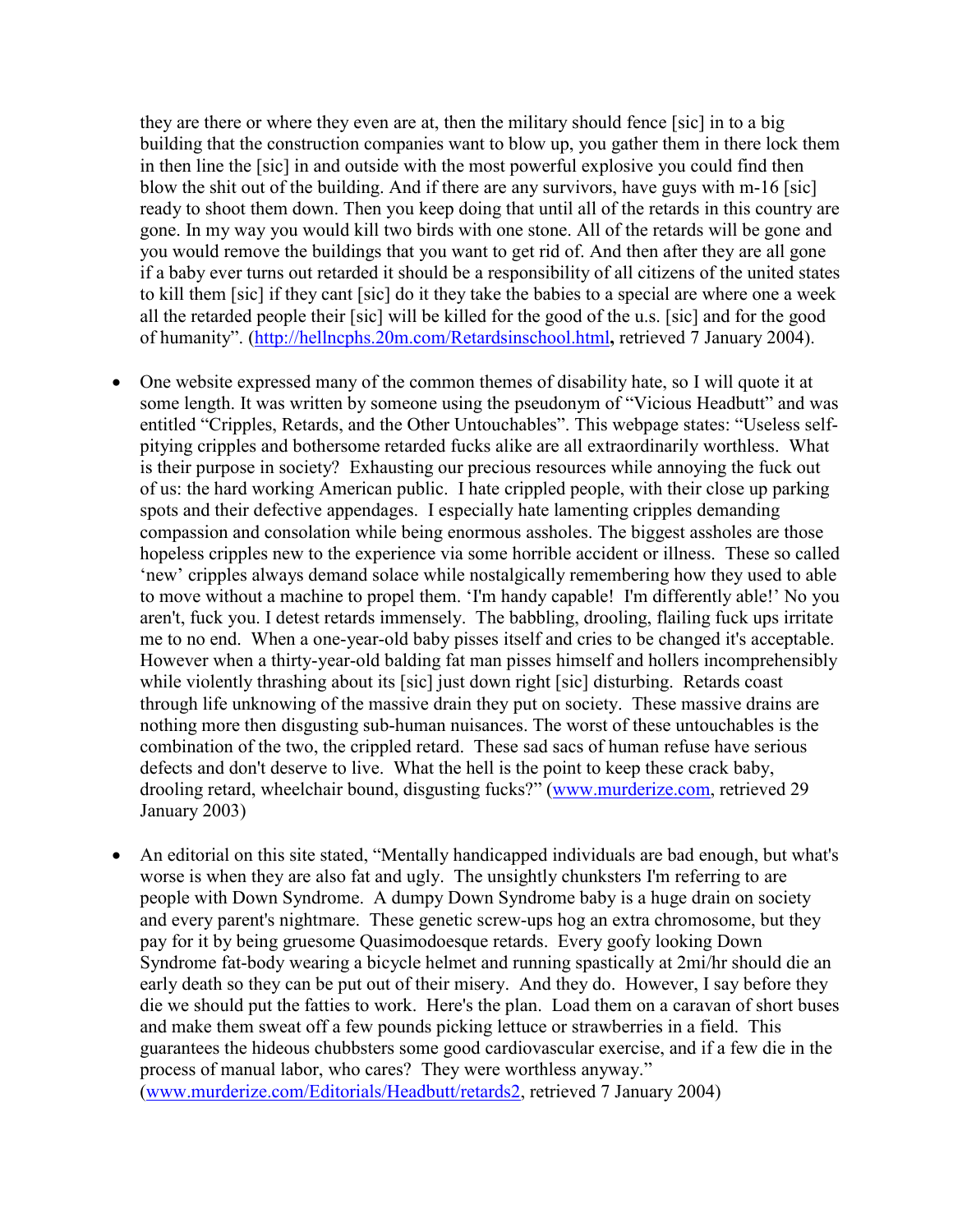#### Examples of Disability Hate Crimes

On January 30, 1999, Eric Krochmaluk, a cognitively disabled man from Middletown, New Jersey was kidnapped, choked, beaten, burned with cigarettes, taped to a chair, his eyebrows were shaved, and he was then abandoned in a forest. Eight people were subsequently indicted for this hate crime, the first prosecution of a disability hate crime in America. Similar attacks had occurred on two previous occasions. Monmouth County Prosecutor John Kaye said, "They tormented this mentally disabled man because of his disability… They did it to him because they could – because they could manipulate him, and because they believed he could not tell on them, which was almost true."(see Sherry, 2002). Other examples of disability hate crimes have been cited by the disability organization Protection and Advocacy. They have cited cases such as the assault against a man with cerebral palsy in Oklahoma who was taunted with the use of epithets such as, "You belong in the trash, you cripple" and who was then stuffed into a trash can, unable to call for help because of his speech impairment (see Sherry, 2003).

Abuse is a ubiquitous synonym for crimes against disabled people. Serious crimes (including rape, theft, assault, vandalism and so on) are frequently mislabeled as "abuse". For instance, the schoolmates of an 18-year-old North Carolina high school student with a developmental disability soaked his lunch in cleaning fluid and watched him eat it. He experienced life threatening poisoning and had to be taken to intensive care (Consortium for Citizens with Disabilities, 1999). This example suggests to me that it is not useful to label every crime against a disabled person "abuse". These acts are crimes, and they need to be punished as such. The sexual harassment of Deaf people by nuisance callers sending obscene and malicious messages via text phones is also a unique form of disability hate crime which may be mislabeled as "abuse" (Shakespeare, Gillespie-Sells and Davies, 1996).

Failure to recognize a crime as a disability hate crime may also occur if the investigating officers from law enforcement agencies do not have significant disability awareness. Their lack of disability awareness may also mean that they overlook evidence indicating the bias element of the crime. For instance, the organization Consortium for Citizens with Disabilities (1999) has reported the case of a man living with AIDS who was attacked on a New York subway by a group of young men and women who screamed abuse at him, kicked him in the face, and left him with serious injuries. A law enforcement officer with limited disability awareness may not realize that AIDS fits the legal definition of a disability, and may not report such a case as a disability hate crime.

The connection between disability and homelessness is well established, so it would be remiss not to acknowledge the hundreds of hate crimes which have been reported against homeless people. Many of these crimes are documented in the report *Hate, Violence and Death on Main Street USA: A Report on Hate Crimes and Violence Against People Experiencing Homelessness from 1999-2002*, published by the National Coalition for the Homeless (2003). This report details 212 hate crimes in 89 American cities – with many crimes that are shocking in their brutality. For instance, the report cites cases of people being set on fire, shot, beaten to death, run over, kidnapped and even beheaded. An earlier report on hate crimes against homeless people had included the case of a wheelchair user from Hawaii who died after he appeared to have been beaten, experiencing head and facial wounds, and who was found lying unconscious, out of his wheelchair, five feet away from a fire in a trash can (National Homeless Civil Rights Organizing Project, 2000).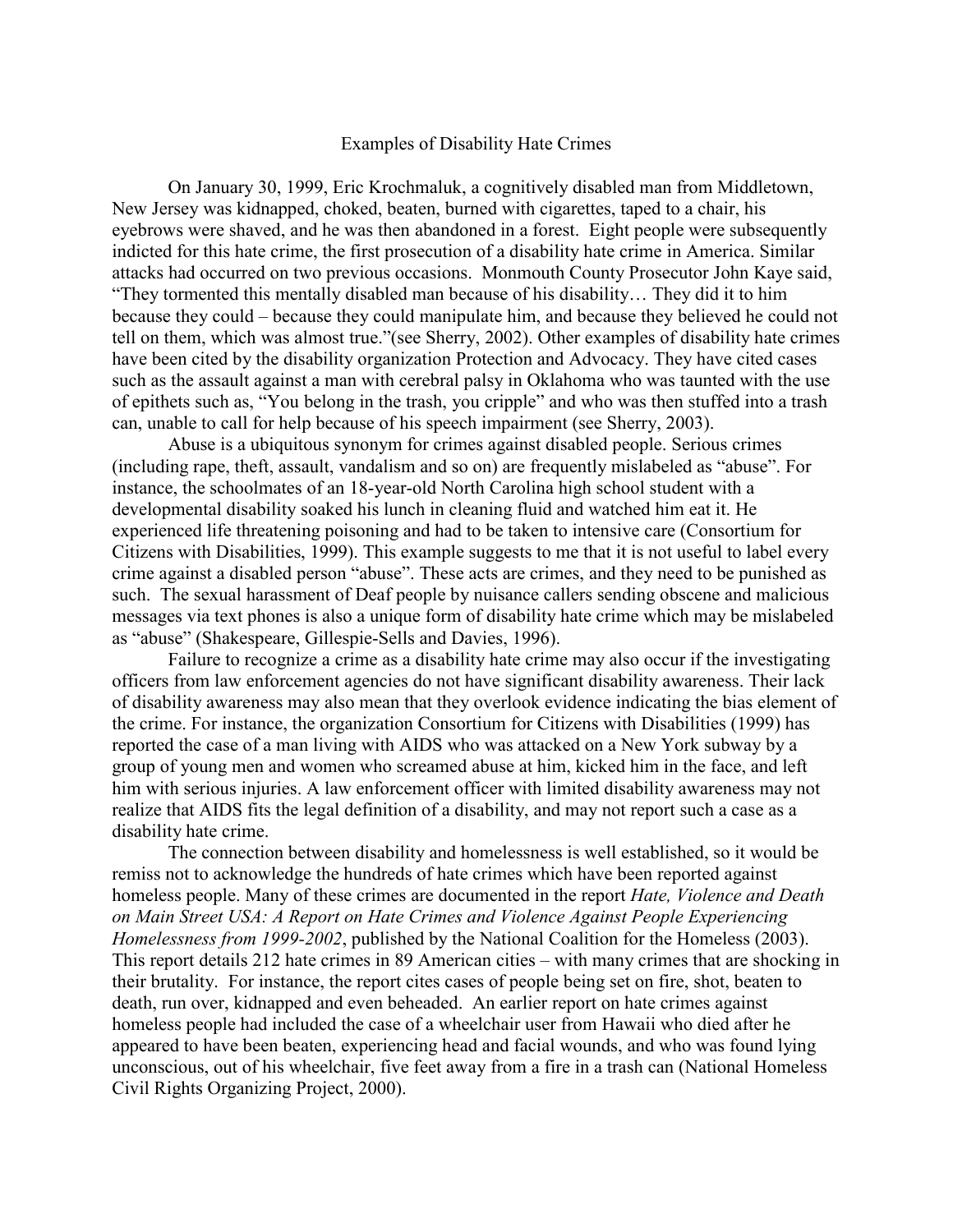### Responding to Disability Hate Crimes

This paper has suggested that the problems of disability hate crimes needs to be explored in far more detail. There may be unique dynamics involved in disability hate crimes which have not been explored in previous studies and further research into this topic is clearly required. Disability hate crimes need to be acknowledged, reported, and investigated thoroughly, and victims need appropriate support. Further research is also required on disability hate speech, and its connection to hate crimes.

### Legislative Responses

During 2002, there was some hope that disabled people would receive enhanced protection from hate crimes under the Federal Local Law Enforcement Enhancement Act (S.625), which proposed to expand federal jurisdiction over violent hate crimes. It would have enabled Federal law enforcement agencies to investigate hate crimes which caused death or bodily injury, or which were committed with a firearm or explosive device, regardless of whether the victim was exercising a federally protected right. Current Federal law only covers hate crimes based on race, national original, and religion, and only protects citizens who are threatened or attacked while they are exercising a federally protected right. Such rights include renting a house, riding public transportation, or eating in a public restaurant. Many other forms of hate crimes (including hate crimes based on disability, gender and sexual orientation) are ignored in the current law, which is 32 years old. The hope that this Federal legislation would be extended was shattered when the Law Enforcement Act was permanently shelved in the Senate.

## Improved Reporting of Incidents

Many hate crimes are not reported at all. Reasons for the failure to report a hate crime could include the victim's shame, fear of retaliation, or fear of not being believed. We need to provide more support for disabled victims of hate crimes, and encourage more people to recognize that some of their experiences of "abuse" are actually "hate crimes" Also, there is a need to remove bureaucratic inefficiencies which impede the hate crime reporting process. Balboni and McDevitt (2001) suggest that lack of departmental infrastructure, lack of training and supervision, and communication breakdowns between line officers and those responsible for reporting the crimes may inhibit accurate reporting of hate crimes. Submitting hate crimes reports is voluntary, not all jurisdictions within states submit reports, and time frames for reporting are uneven – ranging from one month to one year (American Psychological Association, 1998). A related problem is that there is a great deal of inconsistency in the location of hate crime units, in the nature and amount of training received by responsible officers, in procedures for screening and handling cases, and in record keeping systems (Martin, 1995).

#### Community Interventions

One of the most comprehensive guides for community responses to hate crimes has been produced by the International Association of Chiefs of Police (1998). Their 22 recommendations for responding to hate crimes recognize the complexities of the causes of hate crime and work to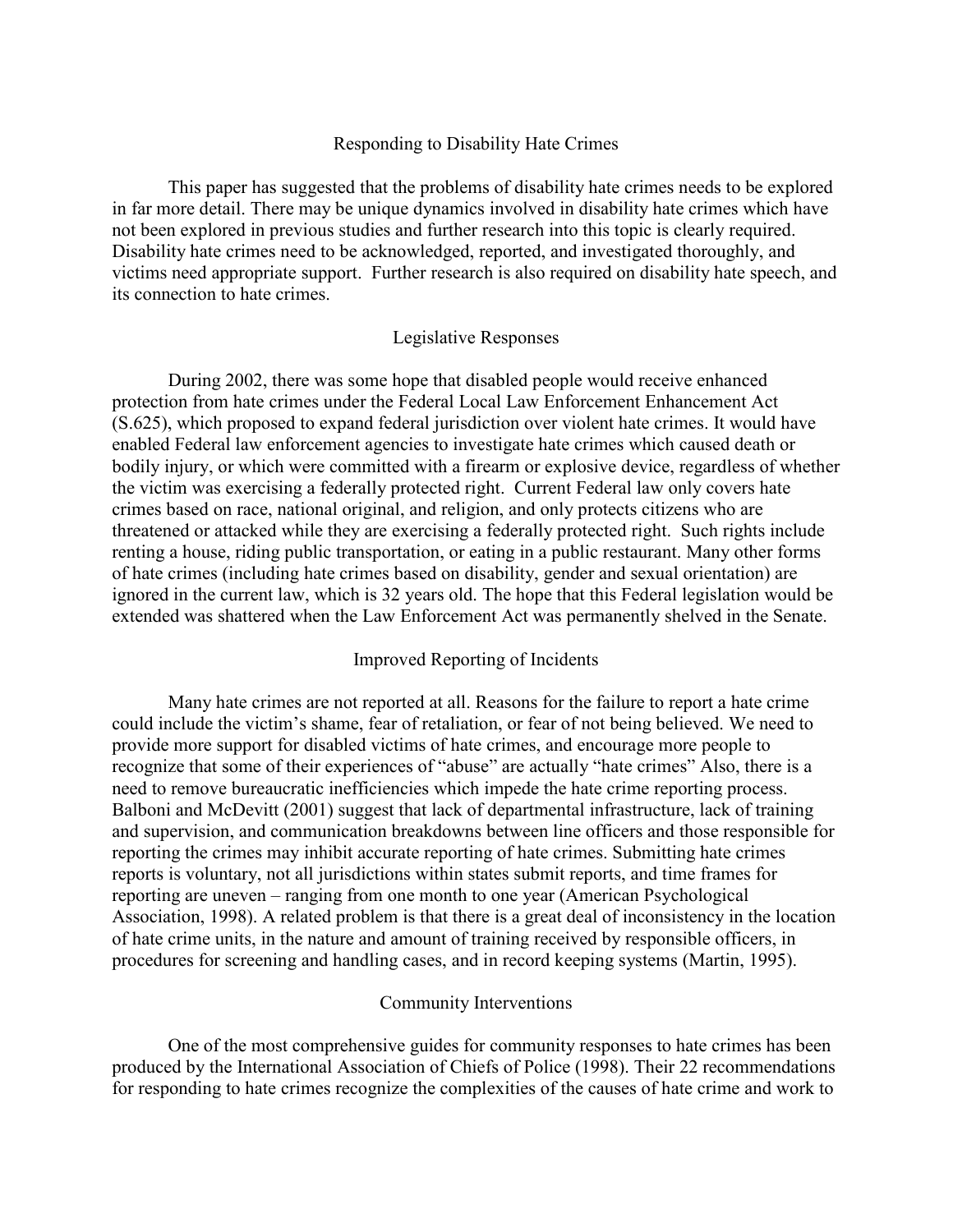reduce prejudice and bigotry at the individual and the societal level. Their recommendations include:

- increasing public awareness and community involvement in responding to prejudice, intolerance and hate crime;
- developing coordinated planning processes, task forces and institutional frameworks to promote community stability and to respond to hate groups;
- providing adequate support to victims;
- reforming school curricula to include diversity training, conflict resolution and information about hate crimes;
- developing more effective sanctions for perpetrators;
- encouraging responsible and accurate media coverage of hate crimes; and
- establishing mechanisms for repairing harm to communities.

Valuable resources which have been developed specifically for an educational context include *Healing the Hate: A National Hate Crime Prevention Curriculum for Middle Schools* by McLaughlin and Brilliant (1997) and *Preventing Youth Hate Crime* published by the U.S. Department of Education (2002).

One of the areas which is not addressed by these reports is the role of social movements in politicizing hate crimes. In *Making Hate a Crime*, Valerie Jenness and Ryken Grattet (2001) highlight the roles of social movements in politicizing the issue of hate crimes and in drawing attention to the high levels of hate crime victimization experienced by specific groups. Social movements gather data on hate crime and publicize this information, which is then distributed to policy makers, law enforcement agencies and the general public. Jenness and Grattet suggest that the first stage in the public policy process is for social movements to publicize the problem of hate-motivated violence and pressure politicians to pass legislation, well before courts and police administer and interpret those laws. The implication of this argument is that the disability movement must engage in more lobbying to have disability hate crimes included in the political agenda.

Assistance for Individual Victims of Hate Crimes

For legal action following a hate crime incident, individual victims should contact law enforcement. Other community organizations which may be helpful to victims of hate crimes may include the following:

- Local Protection and Advocacy Organizations
- The Southern Poverty Law Center
- The Anti-Defamation League (ADL)
- The Asian American Legal Defense and Education Fund
- The Center for Democratic Renewal
- LAMBDA Community Services
- The Hate Crime National Hotline (1-800-686-HATE)

Disability-Specific Challenges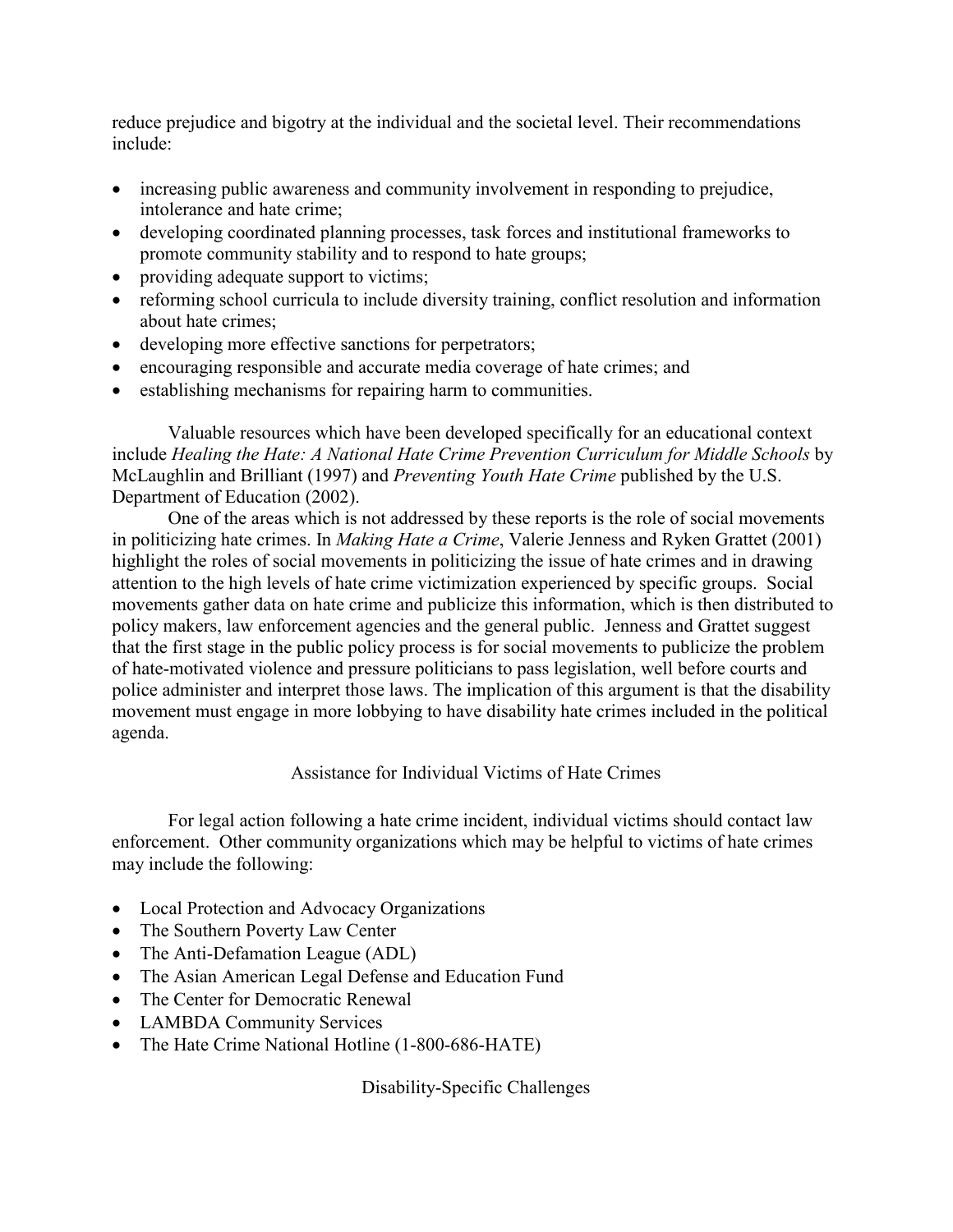In another paper, Sherry (2000) discussed some of the specific social changes needed to reduce the incidence of disability hate crimes. These disability-specific changes include: a change in negative attitudes towards disability, improved background checks for caregivers, enhanced accessibility to domestic violence shelters and women's refuges, and development of alternatives to segregated institutions because they often foster a culture of abuse. There may also be unique disability-related forms of victimization which need to be recognized as "hate crimes" rather than abuse, such as overmedication, withholding medications, and so on.

## Conclusion

This paper has suggested that it is useful to understand hate crimes as two crimes in one act – an initial crime, and a parallel bias crime. It has also identified two victims of hate crimes – individuals and communities. The paper distinguishes between hate crimes and hate speech, and notes that hate speech is not illegal. Nevertheless, the rapid growth of disability hate sites on the internet is an alarming feature of contemporary society which suggests that hatred of disabled people is not unusual, but is in fact quite widespread. Finally, the paper suggests a number of possible avenues for responding to disability hate crimes, including legislative responses, improved reporting procedures, community interventions, and assistance for individual victims.

**MARK SHERRY, Ph.D.,** is a Post Doctoral Research Associate for the Chicago Center for Disability Research in the Department of Disability and Human Development. Correspondence regarding this manuscript should be sent to the University of Illinois at Chicago (MC626), 1640 W. Roosevelt Road #236, Chicago, IL 60608-6904, 312-952-3126.

# References

- American Psychological Association (1998) "Hate Crimes Today: An Age-Old Foe in Modern Dress", accessed online, 19 November 2002, http://www.apa.org/pubinfo/hate/.
- Balboni, J.M. and McDevitt, J. (2001) "Hate Crime Reporting: Understanding Police Officer Perceptions, Departmental Protocol, and the Role of the Victim", Justice Research and Policy, Vol. 3, No. 1, Spring, pp. 1-27.
- Bell, J. (2002) Policing Hated: Law Enforcement, Civil Rights and Hate Crime, New York, NY: New York University Press.
- Bodinger De Uriate, C. and Sancho, A.R. (1992) Hate Crime: Sourcebook for Schools, Los Alamitos, CA: Southwest Center for Educational Equity.
- Consortium for Citizens With Disabilities (1999) "Disability-Based Bias Crimes", accessed online, 10 June 1999, http://www.ccd.org/hate.htm.
- Craig, K.M. (2002) "Examining Hate-Motivated Aggression: A Review of the Social Psychological Literature on Hate Crimes as a Distinct Form of Aggression", Aggression and Violent Behavior, Vol. 7, pp. 85-101.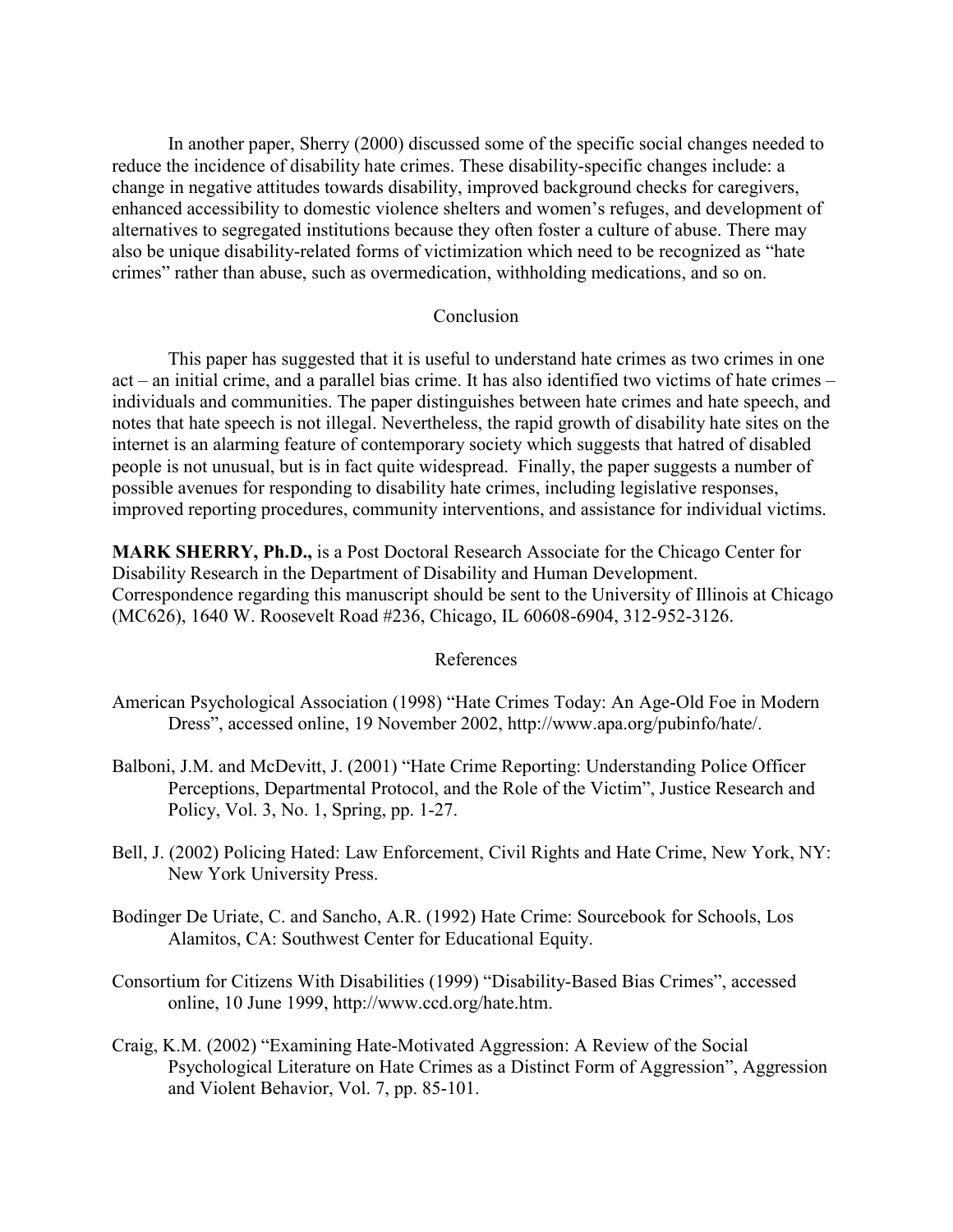- Herek, G.M., Gillis, J.R., Cogan, J.C. and Glunt, E.K. (1997) "Hate Crime Victimization among Lesbian, Gay, and Bisexual Adults: Prevalence, Psychological Correlates, and Methodological Issues", Journal of Interpersonal Violence, Vol. 12, No. 2, April, pp.195- 217.
- Herek, G.M., Gillis, J.R. and Cogan, J.C. (1999) "Psychological Sequelae of Hate-Crime Victimization among Lesbian, Gay and Bisexual Adults", Journal of Consulting and Clinical Psychology, Vol. 67, No. 6, December, pp. 945-951.
- International Association of Chiefs of Police (1998) "Hate Crime In America Summit Recommendations", accessed online, 19 November 2002, http://www.theiacp.org/documents/index.cfm?fuseaction=document&document\_type\_id  $=10\&$ document id=160 $\&$ subtype id=#prevent.
- Jenness, V. and Grattet, R. (2001) Making Hate a Crime: From Social Movement to Law Enforcement, New York, NY: Russell Sage Foundation.
- Levin, J. and McDevitt, J. (2002) Hate Crimes Revisited: America's War on Those Who Are Different, Boulder, CO: Westview Press.
- Martin, S.E. (1996) "Investigating Hate Crimes: Case Characteristics and Law Enforcement Responses", Justice Quarterly, Vol. 13, No. 3, September, pp. 455-480.
- McLaughlin, K.A. and Brilliant, K.J. (1997) Healing the Hate: A National Hate Crime Prevention Curriculum for Middle Schools, Washington, DC: Office of Justice Programs, US Department of Justice.
- McPhail, B.A. (2000) "Hating Hate: Implications of Hate Crime Legislation", Social Service Review, December, pp. 635-653.
- National Coalition for the Homeless (2003) Hate, Violence and Death on Main Street USA: A Report on Hate Crimes and Violence Against People Experiencing Homelessness from 1999-2002, Washington, DC: National Coalition for the Homeless.
- National Homeless Civil Rights Organizing Project (2000) A Report of Hate Crimes and Violence Against People who are Homeless in the United States in 2000, Washington, DC: National Coalition for the Homeless. Accessed online 9 June 2003, http://www.nationalhomeless.org/hatecrimes/.
- Saxton, M., Curry, M.A., Powers, L.E., Maley, S., Eckels, K. and Gross, G. (2001) "Bring My Scooter So I Can Leave You", Violence Against Women, Vol. 7, No. 4, April, pp. 393- 417.
- Shakespeare, T., Gillespie-Sells, K. and Davies, D. (1996) Untold Desires: The Sexual Politics of Disability, New York, NY: Cassell.